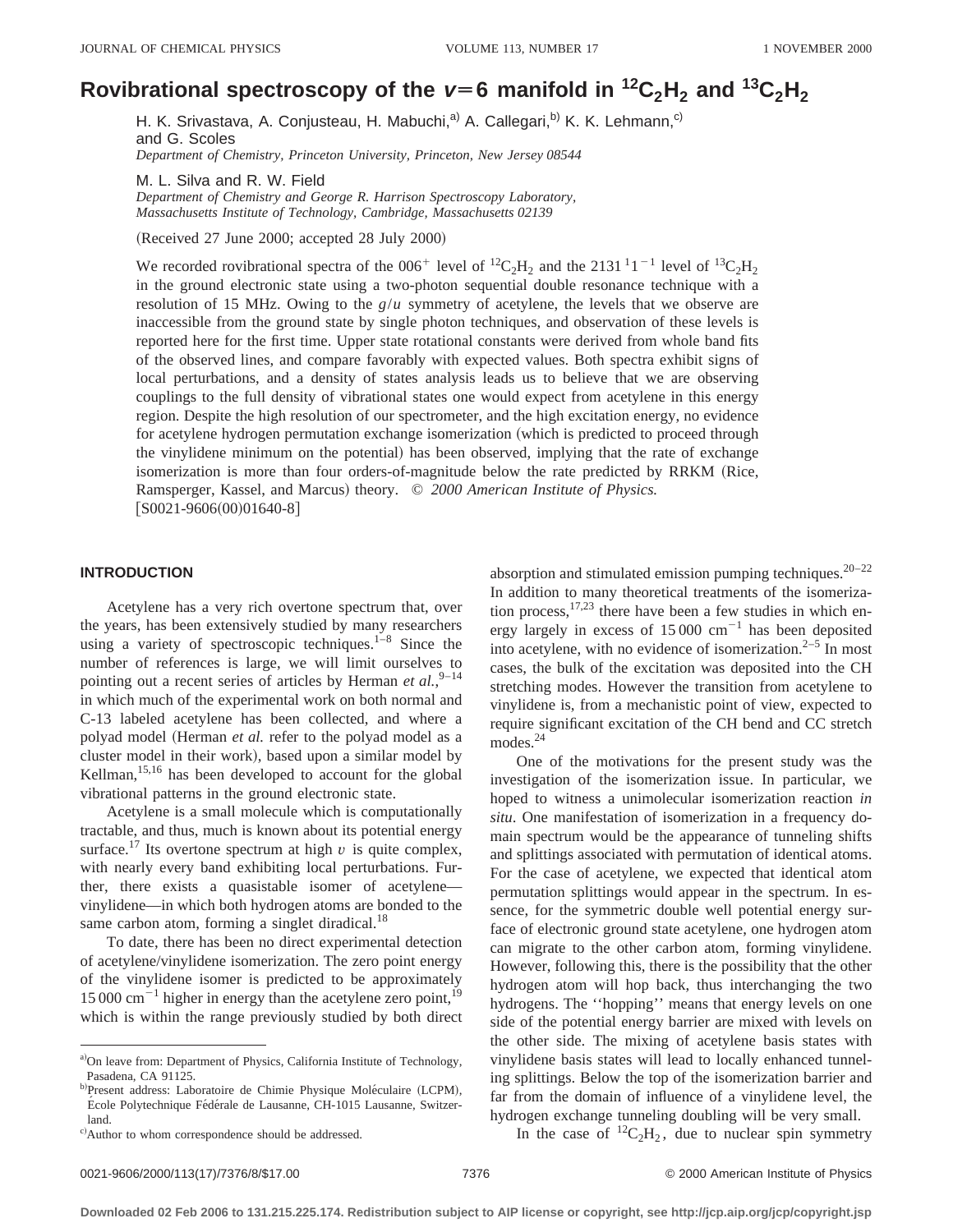restrictions, only one component of each tunneling doublet has nonzero weight.<sup>25</sup> This means that tunneling splittings cannot appear in the spectrum, although tunneling shifts could. However, distinguishing a tunneling shift from a perturbation shift in which one component is too weak to be seen, is problematic. For  ${}^{13}C_2H_2$ , in contrast, both components of the doublet have nonzero statistical weights. For states of *e*-parity, in the absence of tunneling splitting, the intensity ratio of even:odd *J*-levels in di-13C-acetylene is 10:6. Perturbation by vinylidene states cause the even *J*-levels to split into a 9:1 doublet, and the odd *J*-levels into a 3:3 doublet. The observation of doublets with these intensity ratios in the overtone spectrum of  ${}^{13}C_2H_2$  would be unambiguous evidence of hydrogen exchange isomerization.

The sub-Doppler double resonance optothermal molecular beam spectrometer, built recently at Princeton, is capable of depositing in excess of 2 eV of vibrational energy into a molecule with an energy resolution of 15 MHz. While the general aim is to carry out eigenstate resolved spectroscopy at chemically relevant energies, in the present study we set out to compare the  $006^+$  level of  ${}^{12}C_2H_2$  with previous results on the  $006^-$  level.<sup>2</sup> In addition, we attempted without success, to find evidence of acetylene–vinylidene isomerization in the 2131<sup>1</sup>1<sup>-1</sup> and 4111<sup>1</sup>1<sup>-1</sup> levels of the <sup>13</sup>C<sub>2</sub>H<sub>2</sub> isotopomer. (For details of our notation, see Ref. 26.)

## **EXPERIMENT**

The optothermal molecular beam spectrometer has been previously described. $^{27}$  In brief, a molecular beam is formed by expanding a 1% mixture of acetylene in helium through a 30  $\mu$ m nozzle. The expansion is collimated by a 275  $\mu$ m conical skimmer located approximately 1 cm downstream, which extracts the centerline portion of the expansion and isolates the high pressure source chamber  $(10^{-4} \text{ torr})$  from the low pressure detector chamber  $(10^{-7} \text{ torr})$ . The molecules are excited to the  $v=6$  manifold of the CH stretching chromophore via a sequential double resonance technique, involving two resonant power buildup cavities (BUCs) in series. Inside the first BUC, the analyte molecules are pumped to the  $v=2$  manifold by *cw* interaction with 1.5  $\mu$ m radiation from a Burleigh FCL-220 color center laser. After traversing the first BUC, molecules enter the second BUC where they are further excited to the  $v=6$  level by 0.8  $\mu$ m radiation from a Microlase (now Coherent/Scotland) MBR-110 Ti:sapphire laser. Upon exiting the second BUC, the molecular beam enters the bolometer housing through a 1 mm wide vertical slit, and impacts a composite silicon bolometer (Infrared Labs unit 657). The bolometer is cooled to  $\sim$ 1.6 K by pumping on its liquid helium reservoir. Phase sensitive detection is performed by amplitude modulating the 0.8  $\mu$ m laser and lock-in detecting the bolometer signal.

Absolute frequency reference is provided by a homebuilt wavemeter, which is known to have a systematic error of approximately  $0.02 \text{ cm}^{-1}$ . This error is likely due to the dispersion of air, which is calculated to lead to a correction of about  $0.017$  cm<sup>-1</sup> in this wavelength region. Relative frequency calibration is supplied by monitoring a hermetically sealed, temperature stabilized 750 MHz confocal scanning etalon, which has a residual drift of about 30 MHz/hour.



FIG. 1. Stick spectrum of observed lines in the  $006^+$  spectrum of  $^{12}C_2H_2$ . The horizontal axis is the photon energy of the  $6 \leftarrow 2$  step.

We performed experiments on both  ${}^{12}C_2H_2$  and  ${}^{13}C_2H_2$ . The normal acetylene was purchased from Matheson, and used without further purification. It was diluted to a concentration of 1% in helium, and expanded at a stagnation pressure of 8 bar. The  $^{13}$ C-labeled acetylene was purchased from Icon Services Inc. with a stated 99% atom purity, and was used without further purification. The sample was diluted to a 0.65% mixture in He, and expanded at a stagnation pressure of 4 bar. The lower concentration and backing pressure for the  ${}^{13}C_2H_2$  spectra was necessitated by a desire to maximize the scanning time from this expensive sample.

# **12C2H2 RESULTS—SPECTRAL ANALYSIS**

An experimental stick "spectrum" of the  $006<sup>+</sup>$  level of  ${}^{12}C_2H_2$  is shown in Fig. 1. The *x*-axis shows the photon energy of the 6←2 step, and the labels on the lines follow the traditional nomenclature, with the ''ground'' state being the  $v=2$  level. The spectrum is a little more interesting than Fig. 1 suggests, however, as both the  $J' = 2$  and  $J' = 4$  levels are split into two components, while no other observed levels  $(including the J' = 0 and 6 levels)$  are found to be split. The term value of each *J*-level in the  $v = 6$  manifold is shown in Table I, and is the sum of the wave numbers of the two photons, plus the rotational term value of the ground state molecules. (The ground state rotational constants have been taken from Ref. 13) For the levels which are split, the center of gravity of the two peaks is reported.

TABLE I. Rotational energy levels for the  $006<sup>+</sup>$  vibrational level of <sup>12</sup>C<sub>2</sub>H<sub>2</sub>. The values for  $J=2$  and 4 are the intensity weighted centers of gravity of the pairs of perturbed levels.

|   | Energy $(cm-1)$ |  |
|---|-----------------|--|
| 0 | 18 430.289      |  |
|   | 18 432.557      |  |
| 2 | 18 437.101      |  |
| 3 | 18 443.913      |  |
| 4 | 18 453,009      |  |
| 5 | 18 464.342      |  |
| 6 | 18 477.994      |  |
|   |                 |  |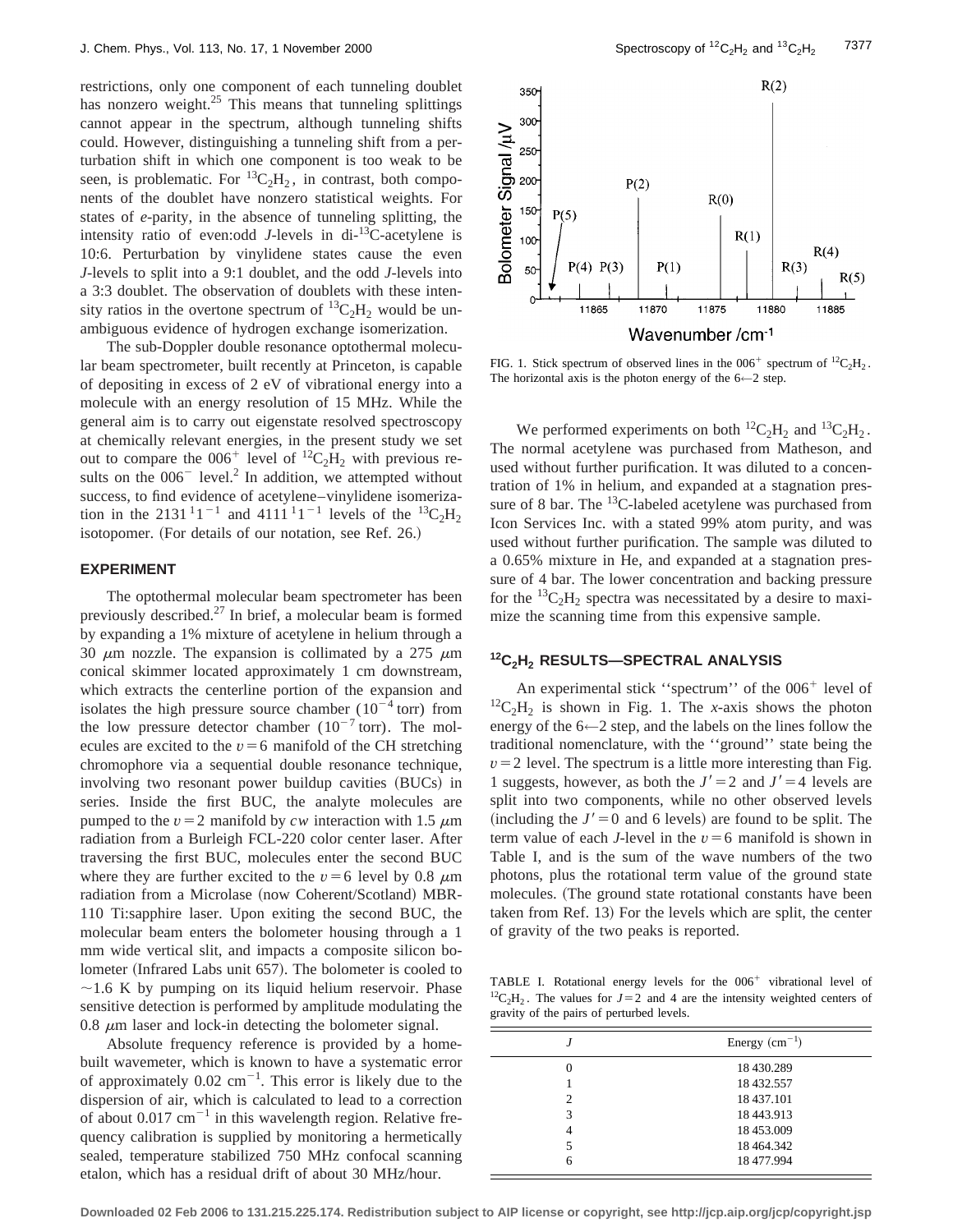



FIG. 3. Spectra of two transitions that terminate at the  $J' = 4$  level in the  $006^+$  level of <sup>12</sup>C<sub>2</sub>H<sub>2</sub>. The splitting of the two peaks is 600 MHz.

FIG. 2. Spectra of three different transitions that terminate at the  $J'=2$ level in the  $006^+$  level of  ${}^{12}C_2H_2$ . The splitting of the two peaks is 60 MHz.

Some of the upper levels in the spectrum shown in Fig. 1 were observed using more than one transition. Owing to the nature of a double resonance spectrum, it is possible to record most *J*-levels in multiple ways. Since the end result is a transition to the same *J*-level in the  $v = 6$  state, the different spectra should look identical. For example, Fig. 2 shows the three spectra that have  $v=6$ ,  $J'=2$  as the final state. If we adopt a nomenclature where we use the traditional *P*, *Q*, *R* labels for each step of the process, listing the  $2\neg$  transition first, we see that Fig. 2 shows from top to bottom the  $R(0)R(1)$ ,  $R(2)P(3)$ , and  $P(2)R(1)$  transitions. These resonant two photon transitions correspond to the *S*(0), *Q*(2), and *Q*(2) transitions, respectively. It is important to note that the same splitting (60 MHz) and intensity ratio  $(2.4:1)$  is observed in all spectra, which provides an internal consistency check and demonstrates nicely the reproducibility and reliability of the spectrometer.

The splitting of a level into two components is a classic case of a zeroth-order bright state being perturbed by a near resonant dark state. The interaction between the two levels results in a pair of mixed eigenstates, both of which are observed experimentally. From the line positions and relative intensities, it is possible to deperturb the spectrum and obtain the positions of the bright and perturbing state, as well as the off-diagonal matrix element between them. A similar phenomenon has been observed for the  $J' = 4$  level as well, but in this case, the splitting is an order-of-magnitude larger  $(600$  MHz versus 60 MHz). Figure 3 shows the  $R(2)R(3)$  and  $R(4)P(5)$  transitions, which correspond to  $S(2)$  and  $Q(4)$ transitions, respectively. Note that, due to the rotational cooling present in a molecular beam, there are fewer molecules in the  $J''=4$  level, and the signal-to-noise ratio is not as high as in the previous case.

Table II lists the results of the deperturbation for both the  $J' = 2$  and 4 levels. Comparing the two results, we see that the coupling matrix element for the  $J' = 4$  level is an order-of-magnitude larger than for the  $J' = 2$  level. This indicates that two different perturbing states are responsible for the splitting of the two levels. Moreover, since none of the other observed  $J'$ -levels are split, the perturbing states must tune rapidly into and out of resonance (within a single  $J$ ). Such rapid tuning of perturbing states has been witnessed before for acetylene by Scherer *et al.*<sup>2</sup> in direct overtone studies of the  $006<sup>-</sup>$  level—the one-photon local mode counterpart of the  $006<sup>+</sup>$  level studied here. That experiment, and all other Doppler limited experiments, are only sensitive to much stronger perturbations than those observable in the present work.

TABLE II. Molecular constants for the two perturbed levels in  ${}^{12}C_2H_2$ .

| Observed<br>levels $(cm-1)$ |  | Bright                           | Perturbing | Coupling matrix<br>element<br>state $(cm^{-1})$ state $(cm^{-1})$ $(\times 10^3 \text{ cm}^{-1})$ |
|-----------------------------|--|----------------------------------|------------|---------------------------------------------------------------------------------------------------|
|                             |  | 18 437.098 18 437.110 18 437.098 | 18 437.099 | 0.918                                                                                             |
|                             |  | 18 452.999 18 453.019 18 453.007 | 18 453.011 | 9.73                                                                                              |

**Downloaded 02 Feb 2006 to 131.215.225.174. Redistribution subject to AIP license or copyright, see http://jcp.aip.org/jcp/copyright.jsp**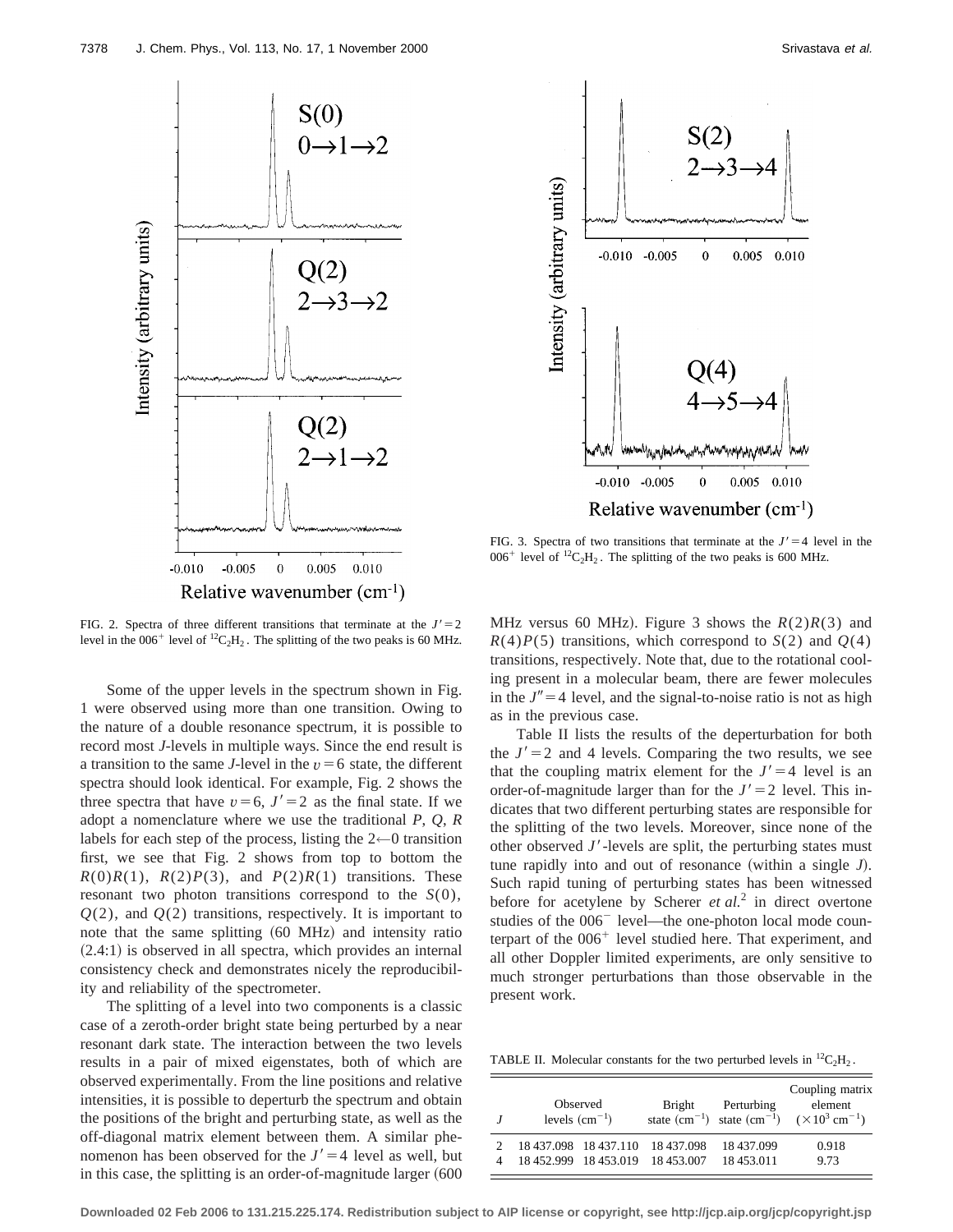TABLE III. Molecular constants of the  $006<sup>+</sup>$  and  $006<sup>-</sup>$  vibrational levels. The numbers in parentheses represent  $1\sigma$  error estimates.

|                           | $006+$ (this work) | $006^-$ (Ref. 2) |
|---------------------------|--------------------|------------------|
| $v_0$ (cm <sup>-1</sup> ) | 18 430.284(2)      | 18 430.066(1)    |
| $B'$ (cm <sup>-1</sup> )  | 1.13611(13)        | 1.136198(13)     |

#### **12C2H2 RESULTS—UPPER STATE CONSTANTS**

Table III lists the constants for the  $v=6$  level which were determined by performing a whole band fit of the observed second step data. In effect, this was like performing a single photon fit, in which the ''ground'' state was the *v*  $=$  2 level. The line positions were fit to the polynomial:

$$
\nu(m) = \nu_0 + (2B'' + \Delta B)m + (\Delta B - \Delta D)m^2 - 2(2D'' + \Delta D)m^3 - \Delta Dm^4,
$$
 (1)

where  $v_0$  is the band origin, *B<sup>n</sup>* is the rotational constant for the *v* = 2 manifold,  $\Delta B$  is the difference between the *v* = 6 and  $v=2$  rotational constants, *D<sup>n</sup>* is the  $v=2$  distortion constant,  $\Delta D$  is the difference between the *v* = 6 and *v* = 2 distortion constants, and *m* is  $-J$  for *P*-branch lines and  $J+1$ for *R*-branch lines. The values for  $B''$  and  $D''$  were constrained to their literature values, $^{28}$  while for the split levels, the deperturbed line positions were used. In addition, the  $\Delta D$ value was constrained to be zero, since otherwise it grew unphysically large.

Since the rotational constants are largely unaffected by  $(+/-)$  local mode tunneling symmetry, the *B'* value obtained for the  $006^+$  level  $[1.13611(13)]$  is expected and observed to be in good agreement with the value given for the  $006^-$  level in Ref. 2 [1.136198(13)]. From Table III, we also see that the energy of the  $006<sup>+</sup>$  level is determined to be at 18 430.284(2)  $cm^{-1}$ . This value is 0.218  $cm^{-1}$  to the blue of the  $006<sup>-</sup>$  band center. Interestingly, the article by Halonen *et al.*<sup>29</sup> predicts the  $006<sup>+</sup>$  level to lie 0.15 cm<sup>-1</sup> to the red of the  $006<sup>-</sup>$  level, which is the order predicted by the local/ normal mode correlation diagram.<sup>30</sup> The sign of the observed  $+/-$  splitting is a surprising result, since previous work in our lab<sup>31</sup> has measured the  $005<sup>+</sup>$  level and found it to be shifted  $0.62$  cm<sup>-1</sup> to the blue of the  $005$ <sup>-</sup> level, in remarkably good agreement with the prediction by Halonen *et al.* of a local mode shift of  $0.63 \text{ cm}^{-1}$  to the blue. In analogy with a previous study of torsional tunneling splittings in vibrational modes of propene, $32$  the discrepancy in the order of the local mode doublets in acetylene is likely due to weak perturbations by bath states that have large local mode splittings.

#### **12C2H2 RESULTS—DENSITY OF STATES ANALYSIS**

A formula for estimating the coupled density of states from a spectrum, accounting for the finite signal-to-noise ratio of the experiment has been proposed previously.33 It reads,

$$
\rho_{\text{coupled}} = \frac{\Sigma (V_i)^{-1}}{2N_B \sqrt{S/N}},\tag{2}
$$

where  $V_i$  is the coupling matrix element of the *i*th multiplet,  $N_B$  is the number of observed bright states, and *S*/*N* is the average signal to noise ratio. Using the coupling matrix elements determined from the deperturbation, and an average signal-to-noise ratio of 500 over the entire spectrum, the above formula yields a coupled density of states of roughly 3.8 per  $cm^{-1}$ . However, given the small number of transitions and perturbations, considerable statistical fluctuations are expected.

The density of states at the energy explored in the present experiment can also be calculated via an anharmonic direct count method, using the molecular constants of Ref. 13. The total anharmonic density of  $\Sigma$  vibrational states was calculated to be approximately 3.5 states per  $cm^{-1}$  (averaged over a 100 cm<sup>-1</sup> wide interval centered at 18430 cm<sup>-1</sup>), which, when divided by 4 (a factor of two each for parity and  $g/u$  symmetries) yields a density of  $\Sigma_g^+$  vibrational states of less than 1 state per cm<sup>-1</sup>. Since this is a  $\Sigma \rightarrow \Sigma$  transition, the *l* quantum number is zero in both the upper and lower states. Therefore, in the anharmonic approximation we can only couple states that have  $l=0$ . Coriolis coupling, however, can mix states with  $l \leq J$ , and a complete breakdown of *l* symmetry will result in a density of states that is  $(2J+1)$  times higher than the anharmonic count. Given the low *J*-states observed here, the maximum possible density of states is less than 10 per  $cm^{-1}$ .

It is worth pointing out that the density of vibrational states reported in Ref. 2 (which was based upon the Whitten–Rabinovitch expression) $34$  is the total and not the symmetry accessible density of vibrational states. In general, for two states to couple by anharmonic interaction, they must be close in energy, have the same *J*-value, be of the same parity and symmetry with respect to exchange of identical nuclei, and have the same *l* quantum number. In particular, for the  $\Sigma$  states reported here, care must be taken to only count those states with  $l=0$ , which was not done in Ref. 2. When these considerations are taken into account, we conclude that the density of symmetry allowed vibrational states of unique symmetry in highly excited acetylene is significantly lower (by more than a factor of  $10$ ) than previously predicted.

## **13C2H2 RESULTS—SPECTRAL ANALYSIS**

For the  $^{13}$ C isotope of acetylene, we recorded lines in the 2131<sup>1</sup>1<sup>-1</sup> level, where the 1.5  $\mu$ m laser first deposits molecules in the 1101<sup>-1</sup> state, and the 0.8  $\mu$ m laser subsequently excites a fraction of them to the 2131 $11^{-1}$  state. We are able to efficiently excite this delocalized  $(1101^11^{-1})$ state in this isotopomer because it is in anharmonic resonance with the 10100 state, which carries the dominant transition strength in this spectral region. A total of four rotational transitions which terminate in this level were observed. Figure 4 shows a spectrum of the  $R(2)R(3)$  transition, and as in the case of the  ${}^{12}C_2H_2 J' = 4$  level, we see that it is split into two components. However, unlike the  ${}^{12}C_2H_2$  spectrum, three of the four observed transitions of the C-13 isotope are split  $(J' = 1, 3 \text{ and } 4)$ . The  $J' = 2$  level may also be split, but we were unable to get the  $Ti: Al<sub>2</sub>O<sub>3</sub>$  laser to scan continuously in the region surrounding the observed

**Downloaded 02 Feb 2006 to 131.215.225.174. Redistribution subject to AIP license or copyright, see http://jcp.aip.org/jcp/copyright.jsp**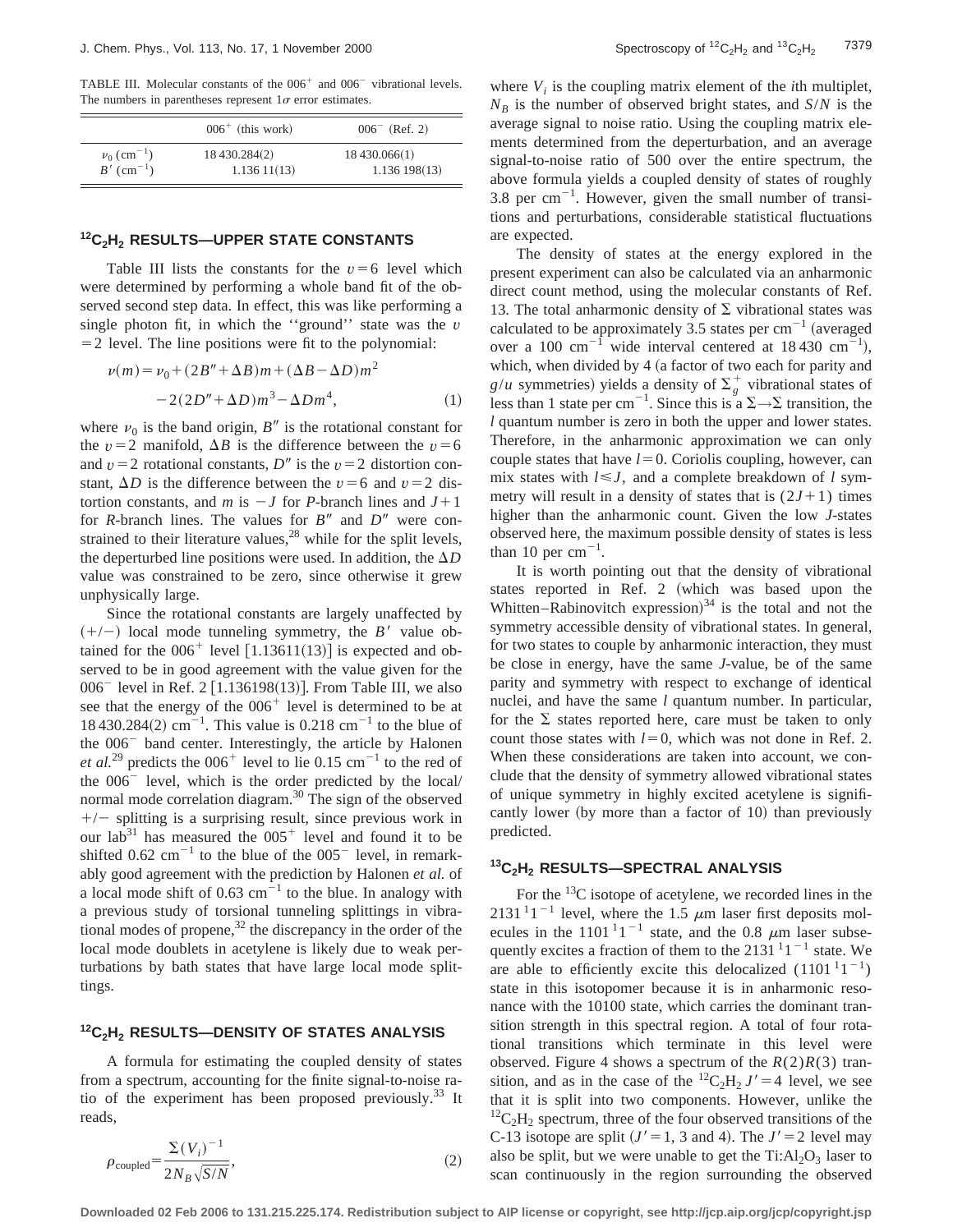

FIG. 4. Spectrum of the  $R(2)R(3)$  transition in the 2131<sup>1</sup>1<sup>-1</sup> ← 1101<sup>-1</sup>1<sup>-1</sup> band of  ${}^{13}C_2H_2$ .

 $J' = 2$  transition. Table IV lists the line positions for each observed transition of  ${}^{13}C_2H_2$ , as well as the results of the deperturbation procedure for each.

The splittings that we observed in  ${}^{13}C_2H_2$  were much larger than those in  ${}^{12}C_2H_2$ , ranging from 3.6 to 6 GHz. Consequently, the coupling matrix elements were significantly larger for  ${}^{13}C_2H_2$ , as a comparison of Tables IV and II reveals. In essence, the pure CH stretch level of  ${}^{12}C_2H_2$  (an extreme motion state) has enhanced stability with respect to a combination state. This behavior has been seen in acetylene before, as the  $005^-$  and  $006^-$  CH stretch overtone spectra of acetylene show only weak perturbations. $^{2}$  In contrast, the spectra observed in the same energy region by stimulated emission pumping, which puts energy in both the *trans* bending mode and the CC stretching mode, are much more highly perturbed.6,7 Also, recent work at MIT has shown that the stimulated emission pumping spectra of acetylene are less perturbed when all of the excitation is deposited into a *trans* bending mode.<sup>8</sup>

Inspection of the intensity data in Table IV reveals that, despite the fact that the  $2131^{1}1^{-1}$  level has 1 quantum of excitation in the *trans* CH bending mode, there is no evidence of the 9:1 and 3:3 tunneling splittings that would be indicative of hydrogen exchange isomerization. Moreover, the intensities of the lines, as evidenced by Fig. 4, are weaker than in the  ${}^{12}C_2H_2$  spectra, despite the fact that the first step of the double resonance excitation is saturated. We can explain the low intensity by considering the fact that the first step doesn't provide any effective ''anharmonicity enhancement." After the first step (excitation to  $1101^{11}$ <sup>-1</sup>), we have no quanta in the  $\nu_3$  mode, into which the second step is supposed to deposit three quanta of excitation. As a result, the signal level is about what we would expect from a single photon  $\nu_1 + 3\nu_3$  spectrum, with the exception that only half of the intensity is available because the initial excitation has broken the ''degeneracy'' of the two CH chromophores. In contrast, the transition into the 4111<sup>1</sup>1<sup>-1</sup> level of <sup>13</sup>C acetylene should be more intense, since the second step would effectively be a  $3v_1 + v_3$  transition. Since there would be one quantum of excitation in the  $\nu_1$  mode after the first step, depositing three additional quanta in this mode in the second step should be easier than the second excitation step for the  $2131<sup>1</sup>1<sup>-1</sup>$  level discussed earlier.

In the hope of observing more and stronger lines to improve the statistical analysis of the coupled density of states, we attempted to scan the  $4111^{1}1^{-1}$  level. However, despite scanning 30 cm<sup>-1</sup> to the red and 15 cm<sup>-1</sup> to the blue of the expected band center, we failed to detect any lines. Given that the apparatus continued to perform adequately during the search (which was verified by rescanning lines terminating in the 2131<sup>1</sup>1<sup>-1</sup> level), there are only two explanations for the absence of observed lines. First, the prediction of the band center could be in error. This highly ''delocalized'' upper state is of quite different vibrational character than the states used to fit the parameters of the model. While we believe that this is the likely cause, we would like to point out that the predicted position for the  $2131^{1}1^{-1}$  level deviated by only 2  $cm^{-1}$  from the observed value, and there is no reason to expect that the prediction would be significantly worse for the 4111<sup>1</sup>1<sup>-1</sup> level. Second, the signal might be too weak to be observed, perhaps because of fractionation which would cause the intensities of the resulting eigenstate transitions to be below the detection threshold of the spectrometer. However, the density of states for acetylene is far too low to produce a highly fractionated spectrum, and the oscillator strength of each line in this band should be stronger than those of the transitions into the previously observed  $2131<sup>1</sup>1<sup>-1</sup>$  level, as mentioned earlier.

# **13C2H2 RESULTS—UPPER STATE CONSTANTS**

With only four observed rotational lines, deriving meaningful data from a five parameter fit as in Eq.  $(1)$  is impossible. Instead, we fit the positions of the four observed lines of  ${}^{13}C_2H_2$  to the simplified expression,

$$
\nu(m) = \nu_0 + (B' + B'')m + (B' - B'')m^2,
$$
\n(3)

where  $\nu_0$  is the band center,  $B'$  and  $B''$  are the upper and lower ( $v = 1101^{-1}1^{-1}$  here) state rotational constants, respectively, and  $m=-J$  for the *P*-branch and  $J+1$  for the

TABLE IV. Observed and deconvoluted line positions in  ${}^{13}C_2H_2$ .

|   |            | Observed levels<br>$\rm (cm^{-1})$ | Intensity<br>ratio | <b>Bright</b><br>state<br>$\rm (cm^{-1})$ | Perturbing<br>state<br>$\rm (cm^{-1})$ | Coupling matrix<br>element<br>$(cm^{-1})$ |
|---|------------|------------------------------------|--------------------|-------------------------------------------|----------------------------------------|-------------------------------------------|
|   | 18582.809  | 18582.983                          | 0.45:0.55          | 18 582.904                                | 18582.888                              | 0.0866                                    |
| 2 | 18 587.185 |                                    |                    |                                           |                                        |                                           |
| 3 | 18 593.647 | 18 593.768                         | 0.36:0.64          | 18 593.724                                | 18 593.691                             | 0.0582                                    |
| 4 | 18 602.361 | 18 602.566                         | 0.58:0.42          | 18 602.447                                | 18 602.481                             | 0.1017                                    |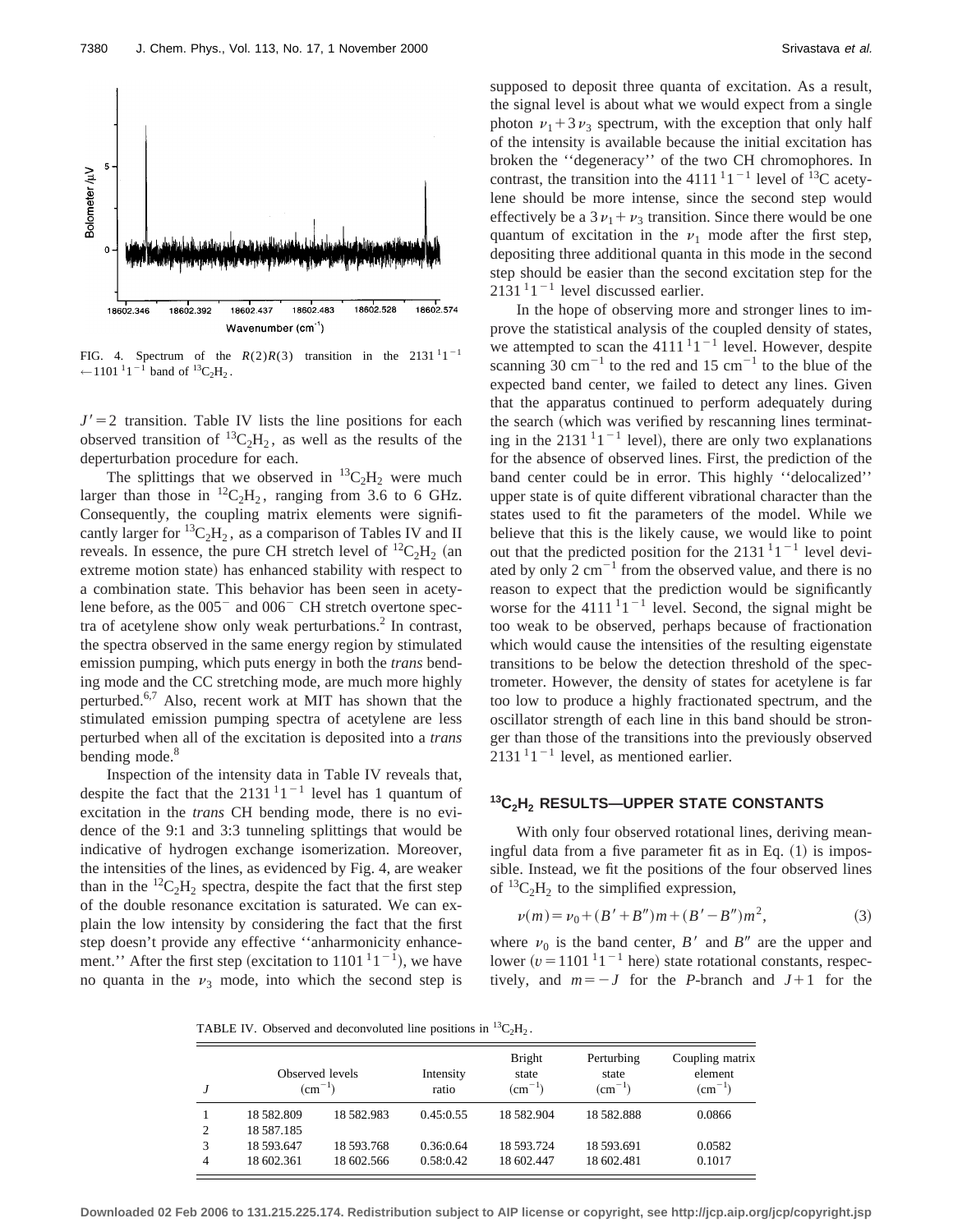*R*-branch. The lower state rotational constant was constrained to the value given by Herman *et al.*<sup>14</sup> for the  $1101^{11}$ <sup>-1</sup> state. From the fit, the vibrational term value,  $G(2131<sup>1</sup>1<sup>-1</sup>)$ , is determined to be 18580.721(31) cm<sup>-1</sup>, and  $B(2131^{11}1^{-1})$  is 1.0867(26) cm<sup>-1</sup>. Calculations of the  $2131^{11}$ <sup>-1</sup> level using the polyad model<sup>35</sup> yield the  $G(2131^{11})$  value to be 18 578.365 cm<sup>-1</sup> with a *B* value of  $1.090 \text{ cm}^{-1}$ .

# **13C2H2 RESULTS—DENSITY OF STATES ANALYSIS**

The procedure described earlier for  ${}^{12}C_2H_2$  was followed to compute the density of states for  ${}^{13}C_2H_2$  as well. From Eq.  $(2)$ , and an average *S/N* ratio of 10 over the entire observed spectrum, the experimentally observed density of coupled states was computed to be approximately 1.5 per  $cm^{-1}$ . In comparison, the symmetry allowed density of states from the anharmonic direct count method is 0.8 per  $cm^{-1}$ , using the constants given in Ref. 14 and counting states in a 100  $\text{cm}^{-1}$ wide interval centered at  $18580 \text{ cm}^{-1}$ .

As pointed out earlier for the  $^{12}$ C-acetylene, even at  $18000 \text{ cm}^{-1}$ , the density of states is very sparse. Moreover, the experimentally observed density of states analysis leads us to believe that, on the long-time scale of this experiment  $(10 \text{ ns})$ , the molecule is accessing the full density of states available to it. This means that, on the timescale of 10 ns, the approximate quantum numbers $36$  of the polyad model are not conserved. This observation does not contradict the validity of the polyad quantum numbers on the 1 ps time scale, as inferred from spectra of  $10<sup>4</sup>$  times lower resolution.

We would like to discuss our work in light of a recent study of vinylidene by Coulomb explosion imaging, $37$  where it was found that 3.5  $\mu$ s after production of vinylidene, the population of the vinylidene isomer is still 50%. The framework given by the authors of Ref. 37 is that the vinylidene zeroth-order state interacts with only one or two acetylene basis states. This analysis is consistent with the picture of highly excited acetylene obtained here, but is in apparent contrast to previous theoretical<sup>17,23</sup> and experimental work,<sup>38</sup> in which the vinylidene lifetime is predicted to be on the order of a few picoseconds. We would like to point out that in the semiclassical treatment of Ref. 23, only the time for vinylidene to tunnel through the classical barrier was calculated, and since at the energy of the barrier maximum the acetylene manifold is sparse, recurrences of the initially prepared vinylidene character will occur. That the authors understood this point is evidenced by footnote 22 in their article, but this has not been realized by some other authors who have discussed this work. The work by Schork and Ko-ppel (Ref. 17) used a dynamical wave packet propagation technique on an *ab initio* potential energy surface calculated using coupled-cluster theory at the  $CCSD(T)/cc-pVTZ$  level. However, since the deep acetylene wells have not been explicitly included in their calculated potential energy surface, they include a complex absorbing potential  $(CAP)$  to irreversibly remove the parts of the wave packet that cross the barrier to isomerization. In essence then, they have simulated the acetylene basis states as a continuum. However, since the acetylene manifold in reality is sparse, the CAP vastly overestimates the effects of the acetylene basis states, and thus underestimates the lifetime of vinylidene.

Much of the goal of the previous theoretical studies was to account for the experimental data reported by Ref. 38—in fact, Schork and Köppel reproduce quite nicely the observed photodetachment spectrum of Ervin *et al.* However, the estimation of the vinylidene lifetime, as acknowledged in Ref. 38, is complicated by the low resolution of the experiment. Reference 38 estimates the ''lifetime'' of the vinylidene isomer by calculating the ''excess width'' between observed triplet and singlet levels. Since the barrier to triplet vinylidene isomerization is calculated to be very large  $(>=50$  $kcal/mol$ ,<sup>39</sup> the triplet transition isn't expected to be significantly lifetime broadened. However, the singlet vinylidene state is observed to be broader, and the ''excess width'' between the triplet and singlet lines was attributed to lifetime broadening. Since the observed bands in the photodetachment spectra were not rotationally resolved, it was necessary to specify the rotational temperature of the species in order to define the expected rotational contour for the observed band. To determine the rotational temperature, Ervin *et al.* simulated the temperature of the triplet transition, and then used this value to fix the temperature of the singlet transition. We would like to point out that the assumption that the singlet and triplet ''temperatures'' are the same is open to question. The triplet transition is a parallel  $(a$ -type) transition, whereas the singlet transition is perpendicular  $(c$ -type). It is well-known<sup>1</sup> that for perpendicular transitions the width of the rotational envelope is affected by the *K* temperature, and the *K* quantum number typically cools in a supersonic expansion less rapidly than *J*. So the ''excess width'' observed in the singlet photodetachment spectrum could be explained by normal rotational broadening. One indication that the ''excess width'' is not due to lifetime broadening was presented in Ref. 38. They noted that excitation of two quanta in the CH rock mode, which is believed to be nearly identical to the reaction coordinate, does not produce any noticeable increase in lifetime broadening. This is an important result, as it suggests that the observed broadening is not due to lifetime effects. We would like to acknowledge that while the best estimate of the lifetime of singlet vinylidene was bracketed as  $\tau=0.04-0.2$  ps, Ervin *et al.* also pointed out that they could not rule out the possibility that the *entire observed width* was a convolution of instrument resolution and rotational contour.

Based upon the observed density of vibrational states of  $\Sigma_g^+$  symmetry, the Coloumb explosion results can be rationalized if the ''lifetime'' for semiclassical tunneling of vinylidene is on the order of 8 ps. This value is calculated using the following expression:

$$
N-1=\frac{\rho}{2\pi c\,\tau},
$$

where  $\tau$  is the ''lifetime,''  $\rho$  is the density of states, and *N* is the number of eigenstates over which the vinylidene character is diluted. This lifetime is a bit longer than the high end of the range predicted by Carrington *et al.*, <sup>23</sup> based upon uncertainties in the barrier height. This estimate is made assuming vinylidene can couple statistically to the full symme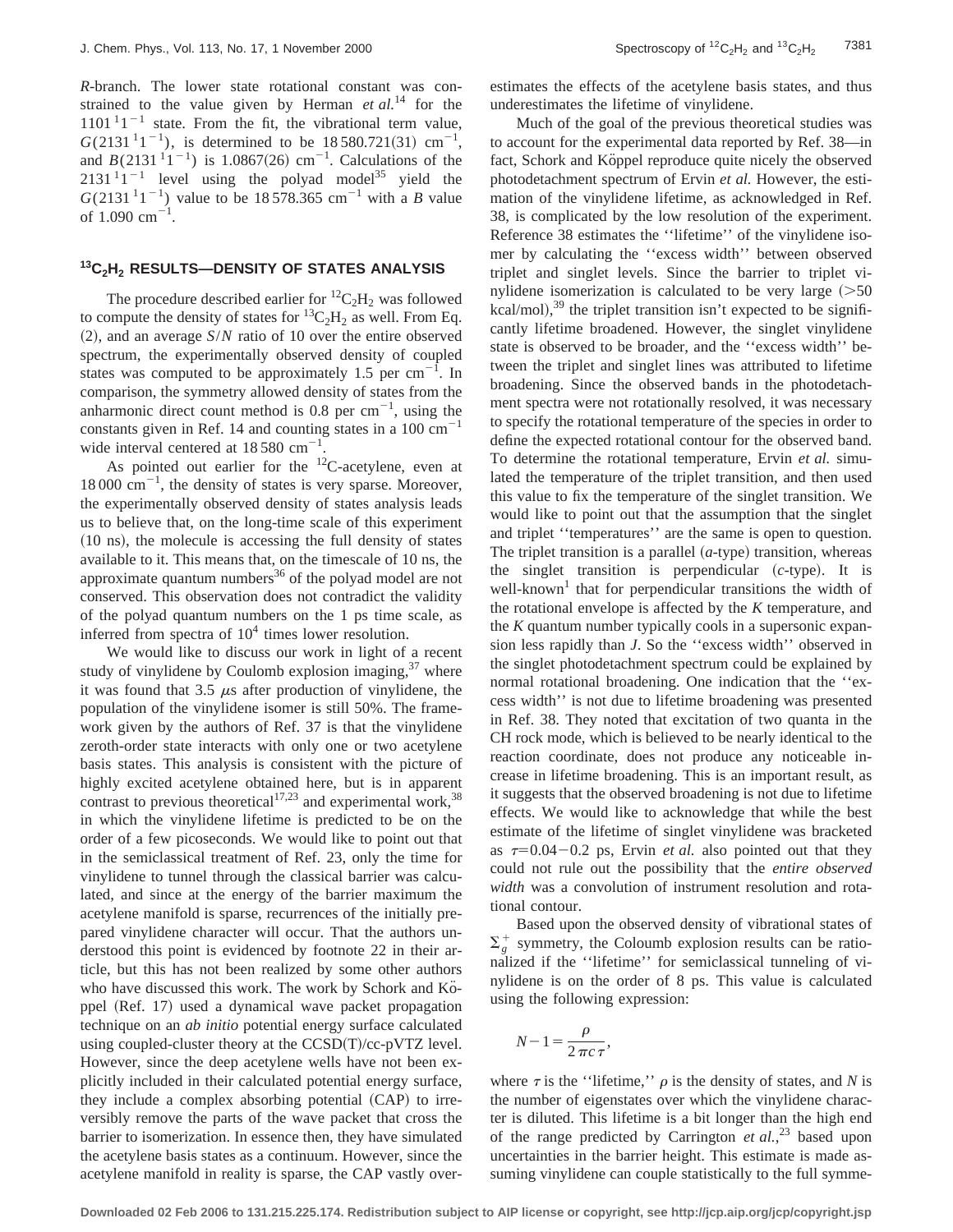try allowed density of acetylene levels. Any dynamical constraints (reflecting approximately conserved acetylene vibrational quantum numbers on the time scale of the tunneling), will reduce the effective density,  $\rho$ , and thereby decrease the estimate of the tunneling time,  $\tau$ , proportionally. The conclusion of these considerations is that there is no experimental evidence, including the Coulomb explosion experiment, to suggest that qualitative conclusions of the work of Carrington *et al.* need to be modified.

## **LIMITATION ON THE HYDROGEN EXCHANGE ISOMERIZATION RATE**

Based upon the lack of observed tunneling splittings, or even increased width of the  ${}^{13}C_2H_2$  transitions, we can put an upper limit of 15 MHz on the tunneling splitting, which implies that the time to tunnel from one acetylene minimum to the other is at least 30 ns. We note that this limit applies not only to the "bright state" observed in the experiment (which has most of its energy in the stretching modes) but also for the two odd *J* perturber states. We can rule out the hypothesis that the perturbers have very large tunneling splittings because in that case, three lines should have been observed in the spectrum as only one component of the bright state doublet would have been perturbed and shifted. As discussed above, the density of states analysis suggests that these perturbers are part of an ensemble that includes most of the microcanonical ensemble, i.e., that these are ''typical states'' at this energy. As such, based upon the classical equipartition theorem, we can predict that on average they have approximately half of their total vibrational energy contained in the bending degrees of freedom (there are three stretching modes and three bending modes once the constraint that  $K=0$  is satisfied).

In order to put a perspective on this upper limit of 30 ns to the tunneling rate, it is useful to compare with the rate predicted by statistical reaction rate theory. We have estimated the RRKM isomerization rate to be  $\sim$ 1 ps, using the barrier height and harmonic frequencies at the transition state reported by Ref. 40 (which predicts  $N^{\ddagger} = 11$ , where  $N^{\ddagger}$  is the number of vibrational levels of the transition state with appropriate symmetry in the energy window of our experiment), and the density of states  $\rho=0.8$  cm reported above.

Thus, our upper limit on the rate of isomerization for "typical" states of  ${}^{13}C_2H_2$  approximately 3000 cm<sup>-1</sup> above the classical barrier is 30 000 times smaller than the statistical prediction. Similar behavior has also been noted for  $HOCl<sub>1</sub><sup>41</sup>$  where it was found that the measured unimolecular dissociation rate was three orders-of-magnitude slower than the statistical rate. Since RRKM must give the initial (before possible barrier recrossings) isomerization rate for a microcanonical ensemble, $42$  we have the result that the rate for two ''typical'' states are over four orders-of-magnitude below that for the microcanonical average. Earlier experiments on near threshold dissociation of  $H_2CO$  (Ref. 43) and NO<sub>2</sub> (Ref. 44) have demonstrated eigenstate resolved rates that fluctuate around the RRKM values. Theory predicts that for a strongly mixed quantum system, the distribution of rates should be approximately a  $\chi^2$  distribution with  $N^{\ddagger}$  degrees of

freedom,<sup>45</sup> which would rule out our present observations as due to ''fluctuations''.

The present results suggest that at  $18\,500\,\mathrm{cm}^{-1}$  of vibrational excitation in  ${}^{13}C_2H_2$ , there is a strong dynamical bottleneck that separates the phase space that can classically isomerize from the bulk of phase space that cannot. We would like to point out that such a dynamical picture is consistent with the current understanding of acetylene dynamics, which includes a limited number of known anharmonic resonances. It has been found that local bender states, which have excitation nearly along the reaction coordinate for isomerization, are extremely decoupled from the other degrees of freedom and form a quasiperiodic region of phase space.<sup>46</sup>

#### **SUMMARY**

We report, for the first time, spectra and constants of the 006<sup>+</sup> level of <sup>12</sup>C<sub>2</sub>H<sub>2</sub> and the 2131<sup>1</sup><sub>1</sub><sup>-1</sup> level of <sup>13</sup>C<sub>2</sub>H<sub>2</sub>. We have found that two rotational levels in the  $006<sup>+</sup>$  vibrational level are split by two separate local perturbers, via matrix elements which differ by an order-of-magnitude. The size of these splittings would not be detectable in a Doppler broadened experiment. In a similar fashion, we have found that the  $2131^{11}$ <sup>-1</sup> level of <sup>13</sup>C<sub>2</sub>H<sub>2</sub> is also affected by local perturbations. A density of states analysis confirms that we are detecting almost the full symmetry-accessible vibrational density of states in our spectra.

An analysis of the relative intensities of the split peaks in the 2131<sup>1</sup>1<sup>-1</sup> level of <sup>13</sup>C<sub>2</sub>H<sub>2</sub> reveals that the splitting is not due to permutation splittings which are locally large owing to acetylene–vinylidene isomerization. However, the  ${}^{13}C_2H_2$ combination level is observed to be more strongly perturbed than the "pure" CH stretch overtone of  ${}^{12}C_2H_2$ .

We have also addressed a previous ambiguity in the literature about the symmetry accessible vibrational density of states for highly excited acetylene, and attempted to reconcile this result with previous experimental and theoretical work.

#### **ACKNOWLEDGMENTS**

The authors wish to thank Paul Rabinowitz for the loan of a lock-in amplifier used in this experiment. This work was supported by the National Science Foundation under Grant No. CHE97-03604. R.W.F. and M.L.S. are grateful to the Department of Energy (Grant No. DE-FGO2-87ER-13671) for support of their research at MIT.

<sup>&</sup>lt;sup>1</sup>G. Herzberg, Molecular Spectra and Molecular Structure, Volume II: In*frared and Raman Spectra of Polyatomic Molecules* (Van Nostrand, New York, 1950).

<sup>2</sup>G. J. Scherer, K. K. Lehmann, and W. Klemperer, J. Chem. Phys. **78**, 2817 (1983).

<sup>3</sup>A. Campargue, M. Abbouti Temsamani, and M. Herman, Mol. Phys. **90**, 793 (1997).

<sup>4</sup>S.-F. Yang, L. Biennier, A. Campargue, M. Abbouti Temsamani, and M. Herman, Mol. Phys. 90, 807 (1997).

 $5$ A. Campargue, L. Biennier, and M. Herman, Mol. Phys.  $93$ ,  $457$  (1998).

<sup>6</sup>E. Abramson, R. W. Field, D. Imre, K. K. Innes, and J. L. Kinsey, J. Chem. Phys. 83, 453 (1985).

<sup>7</sup>Y. Chen, D. M. Jonas, J. L. Kinsey, and R. W. Field, J. Chem. Phys. **91**, 3976 (1989).